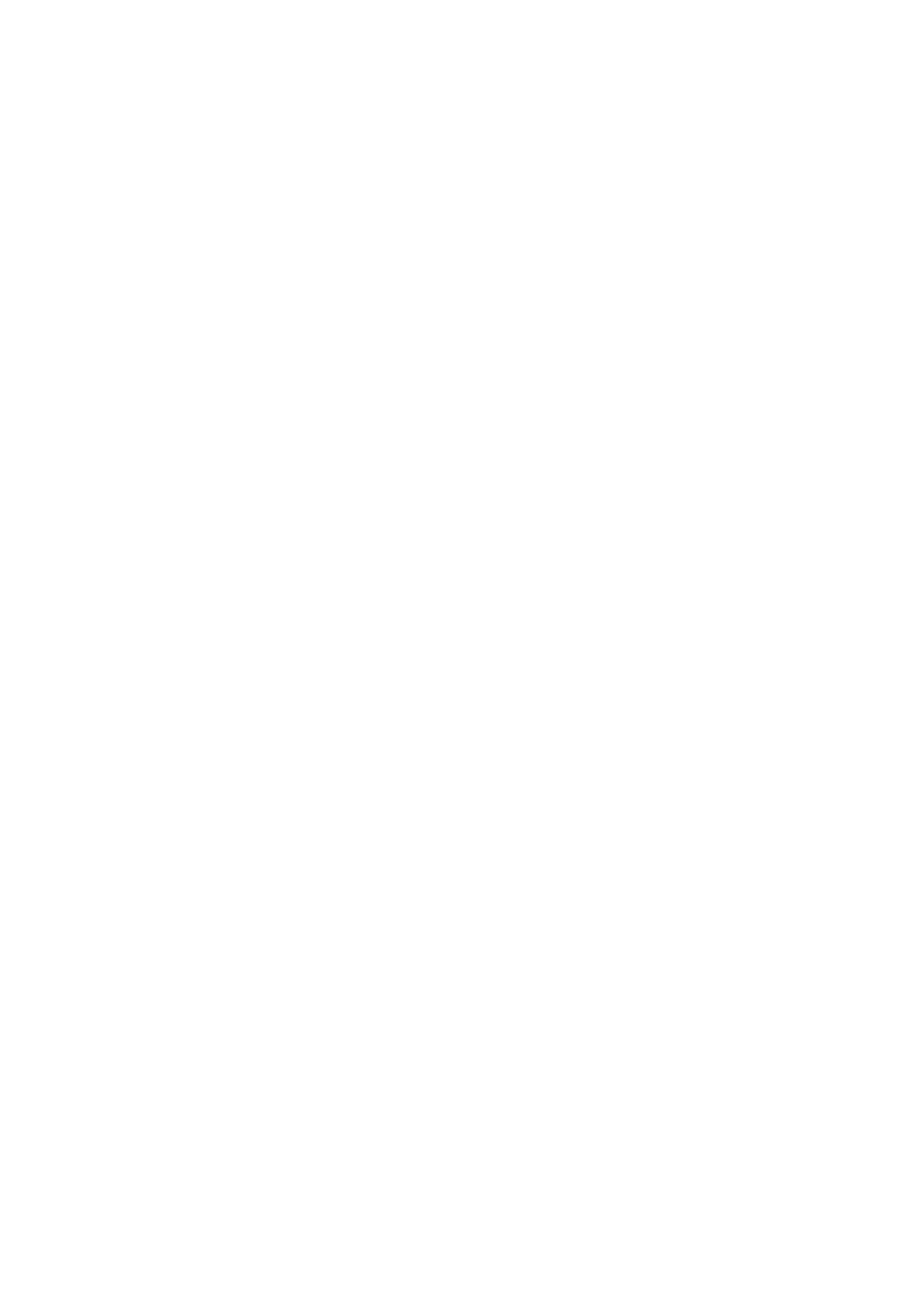## <span id="page-2-0"></span>Key Points

- **People with a disability in Northern Ireland exercise significantly less than those** without a disability: 19% of people with disabilities participate regularly in physical activity, compared with 37% of non-disabled adults.
- Disability Sports NI has indicated that around 20% (or 360,000) of the population of Northern Ireland are considered to have a long-term limiting illness (currently used as a working definition of 'disability'). It has been stated that this figure represents the highest prevalence of disability in the UK.
- **Sport NI has stated a strategic intention to deliver a six percentage points increase** in participation rates in sport and physical recreation among people with a disability by 2019.
- **Disability Sports NI has stated that there has not been any comprehensive research** carried out to evaluate the suitability of facilities for disability sports in Northern Ireland.
- While basic physical access to sports facilities has improved in direct response to the Disability Discrimination Act 1995, less has been done to meet the actual sporting requirements of people with disabilities.
- **Disability Sports NI currently runs an Inclusive Sports Facility Accreditation Scheme** to encourage good practice. One council has an accredited facility under this scheme, and a further six are currently under assessment. Nineteen councils do not currently have facilities which have been accredited or assessed under this scheme.
- In 2010, a *Coaching Workforce Survey* found that 65% of all coaches stated that they do not currently work with participants who are disabled.
- Under the United Nations Convention on the Rights of Persons with Disabilities, it is stated that State Parties shall 'encourage and promote the participation, to the fullest extent possible, of persons with disabilities in mainstream sporting activities at all levels'.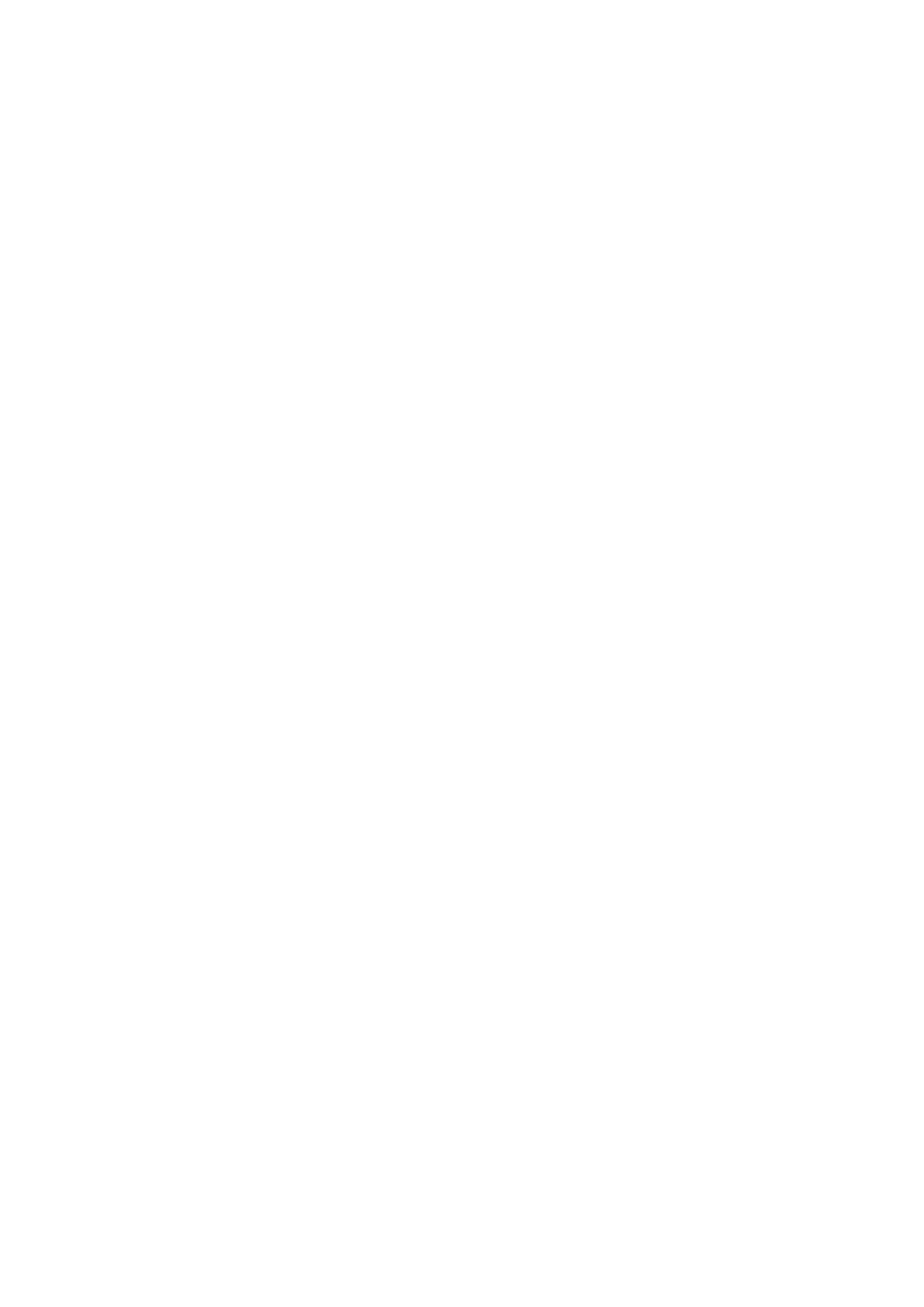## <span id="page-4-0"></span>Executive Summary

People with a disability in Northern Ireland exercise significantly less than those without a disability. Just 19% of people with disabilities participate regularly in physical activity, compared with 37% of non-disabled adults. This means that people with a disability are around half as likely to participate in sport than others. Just 12% participate regularly in sporting competitions.

Disability Sports NI has indicated that around 20% (or 360,000) of the population of Northern Ireland are considered to have a long-term limiting illness (currently used as a working definition of 'disability'). It has been stated that this figure represents the highest prevalence of disability in the UK.

Sport NI has stated a strategic intention as follows:

*By 2019 to deliver at least a 6 percentage points increase in participation rates in sport and physical recreation among people with a disability (from a 2011 baseline).*

Sport NI, in conjunction with Disability Sports NI, has developed sports facility access guidelines, *Access To Sports Facilities For People With Disabilities: Design and Management Guidelines*. These guidelines provide detailed guidance and advice on a number of key areas of facility design and management, including guidance on developing inclusive sports development plans.

Disability Sports NI has stated that there has not been any comprehensive research carried out to evaluate the suitability of facilities for disability sports in Northern Ireland. While basic physical access to sports facilities has improved in direct response to the Disability Discrimination Act 1995, less has been done to meet the actual sporting requirements of people with disabilities.

Disability Sports NI currently runs an Inclusive Sports Facility (ISF) Accreditation Scheme to encourage good practice. One council has an accredited facility under this scheme, and a further six are currently under assessment. Nineteen councils do not currently have facilities which have been accredited or assessed under this scheme.

A recent study has concluded that there are five common barriers experienced by people with a disability: lack of awareness of how to include people with a disability in sport; limited participation programmes; a lack of accessible facilities; limited accessible transportation; and limited access to information and resources. In 2010, a *Coaching Workforce Survey* found that 65% of all coaches stated that they do not currently work with participants who are disabled.

Finally, under the United Nations Convention on the Rights of Persons with Disabilities, it is stated that State Parties shall '*encourage and promote the participation, to the fullest extent possible, of persons with disabilities in mainstream sporting activities at all levels*'.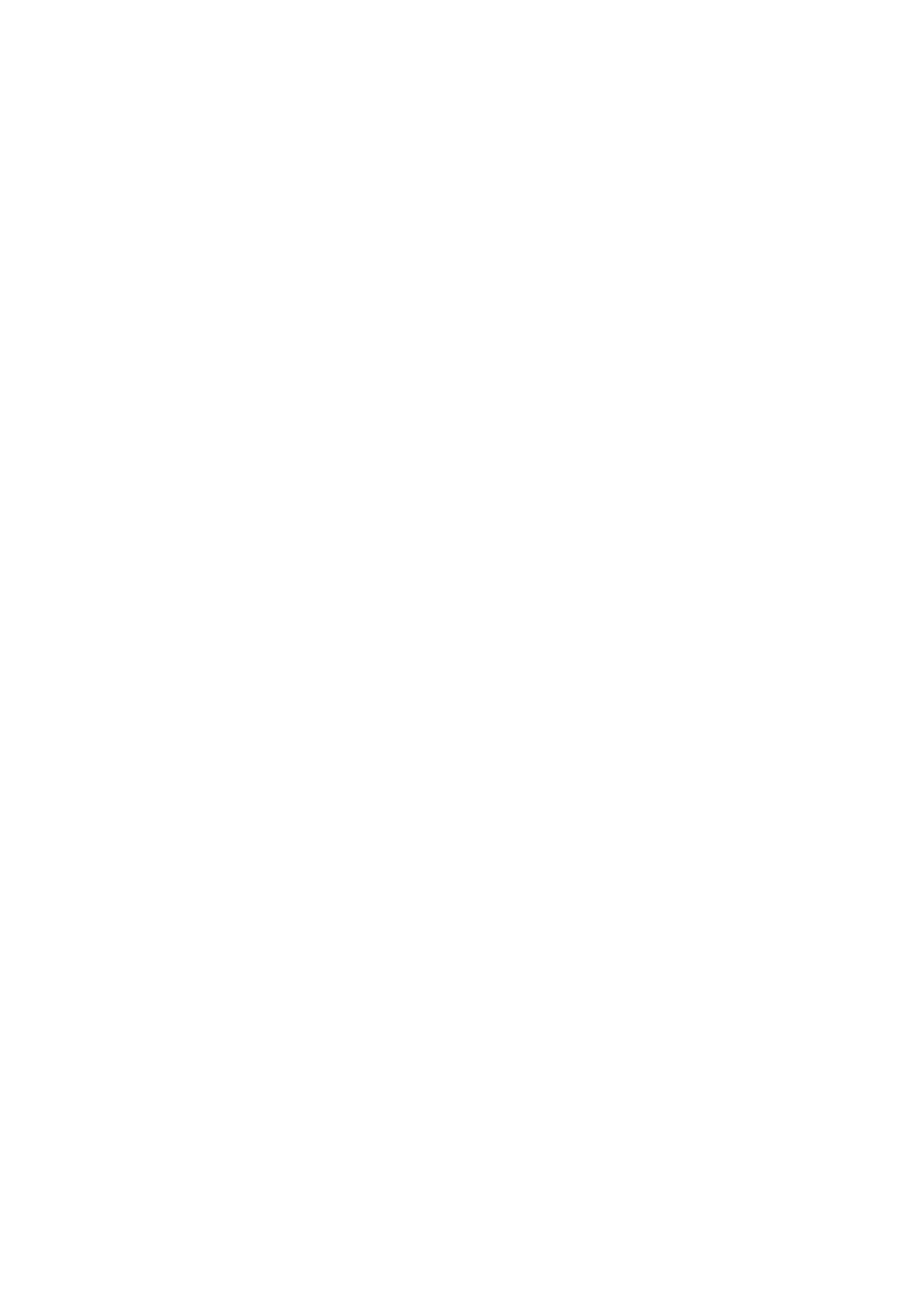## <span id="page-6-0"></span>**Contents**

| 1              |     | Levels of sporting participation by those with a disability7 |  |  |
|----------------|-----|--------------------------------------------------------------|--|--|
| $\overline{2}$ |     |                                                              |  |  |
|                | 2.1 |                                                              |  |  |
|                | 2.2 |                                                              |  |  |
|                | 2.3 |                                                              |  |  |
|                | 2.4 |                                                              |  |  |
| 3              |     |                                                              |  |  |
| 4              |     |                                                              |  |  |
|                | 4.1 |                                                              |  |  |
|                | 4.2 |                                                              |  |  |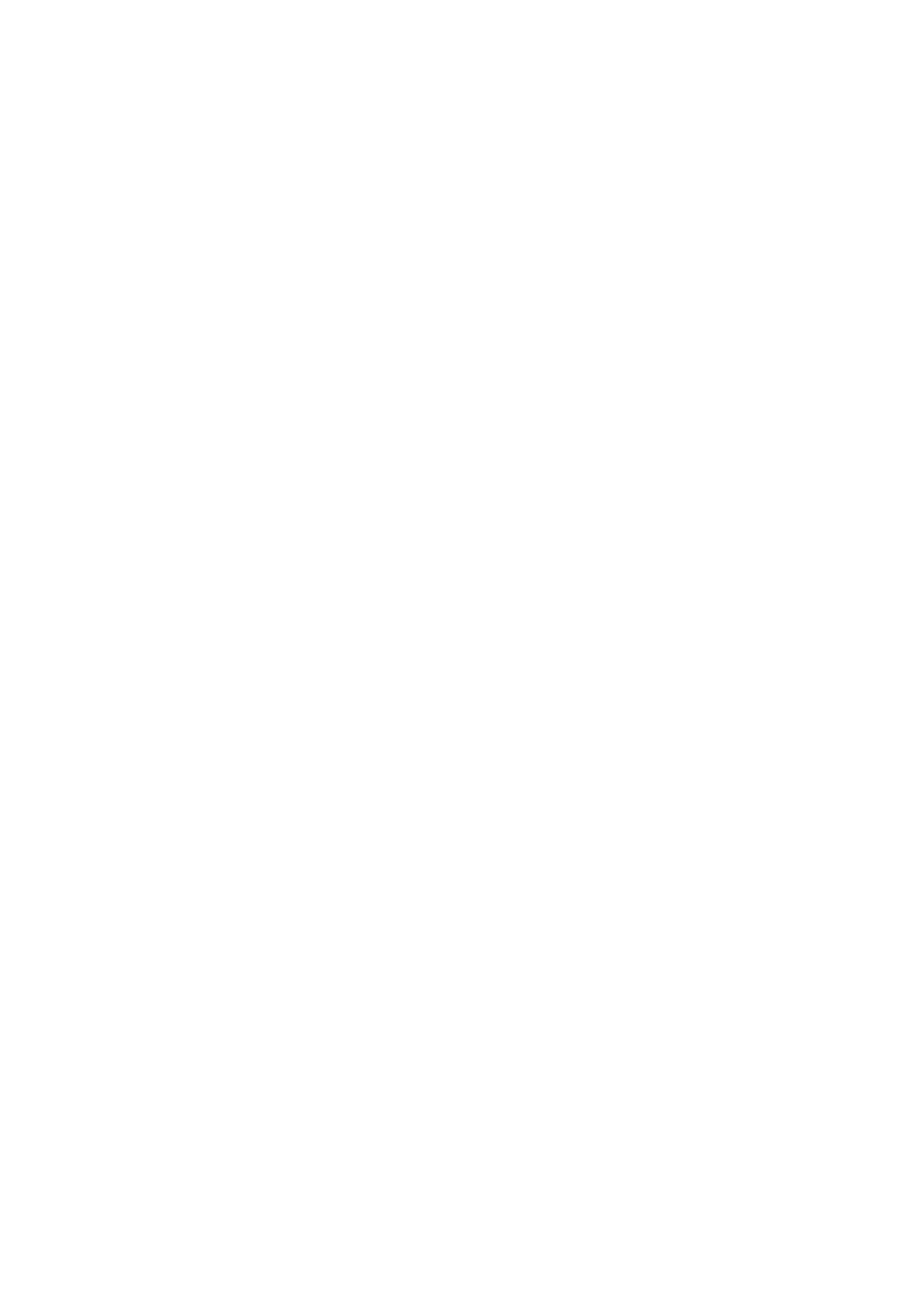## <span id="page-8-0"></span>1 Levels of sporting participation by those with a disability

Disability Sports NI has indicated that around 20% of the population of Northern Ireland are considered to have a long-term limiting illness (currently used as a working definition of 'disability'). At current population estimates this represents a figure of around 360,000 people<sup>1</sup>. It has been stated that this figure represents the highest prevalence of disability in the UK<sup>2</sup>.

The Chief Medical Officer has recommended that adults should take at least 30 minutes of moderate physical activity at least five times a week. In 2009, Sport NI commenced the Sport and Physical Activity Survey (SAPAS) to assess uptake of these recommendations<sup>3</sup>. The SAPAS results indicate that people with disabilities fall significantly behind this target, with just 23% achieving this key threshold<sup>4</sup>. This compares with an average of 35% achieving the threshold for the adult population as a whole.

Indeed when surveyed, just 19% of people with disabilities had participated in any sport in the last seven days, compared with 37% of non-disabled adults. This means that people with a disability are around half as likely to participate in sport than others.

The most important reasons for taking part in sport are enjoyment and keeping fit. The following bar chart provides a breakdown of the kinds of physical activity carried out by people with a disability (overleaf):



 **Figure 1: Forms of physical activity undertaken by those with disabilities**

Northern Ireland Statistics and Research Agency. 'The population of Northern Ireland'[: http://nia1.me/es](http://nia1.me/es) Visited 29.9.11.

<sup>2</sup> Sport NI. 2010. *Access To Sports Facilities For People With Disabilities: Design and Management Guidelines*: p10 <http://nia1.me/1v6>

<sup>3</sup> Sport NI. October 2011. *Survey of Sport and Physical Activity: Factsheet disabled people*. SAPAS data (23 July 2009 – 10 August 2010), total sample size: 4,653. Sample size disabled people: 1,325.

SAPAS survey: as above.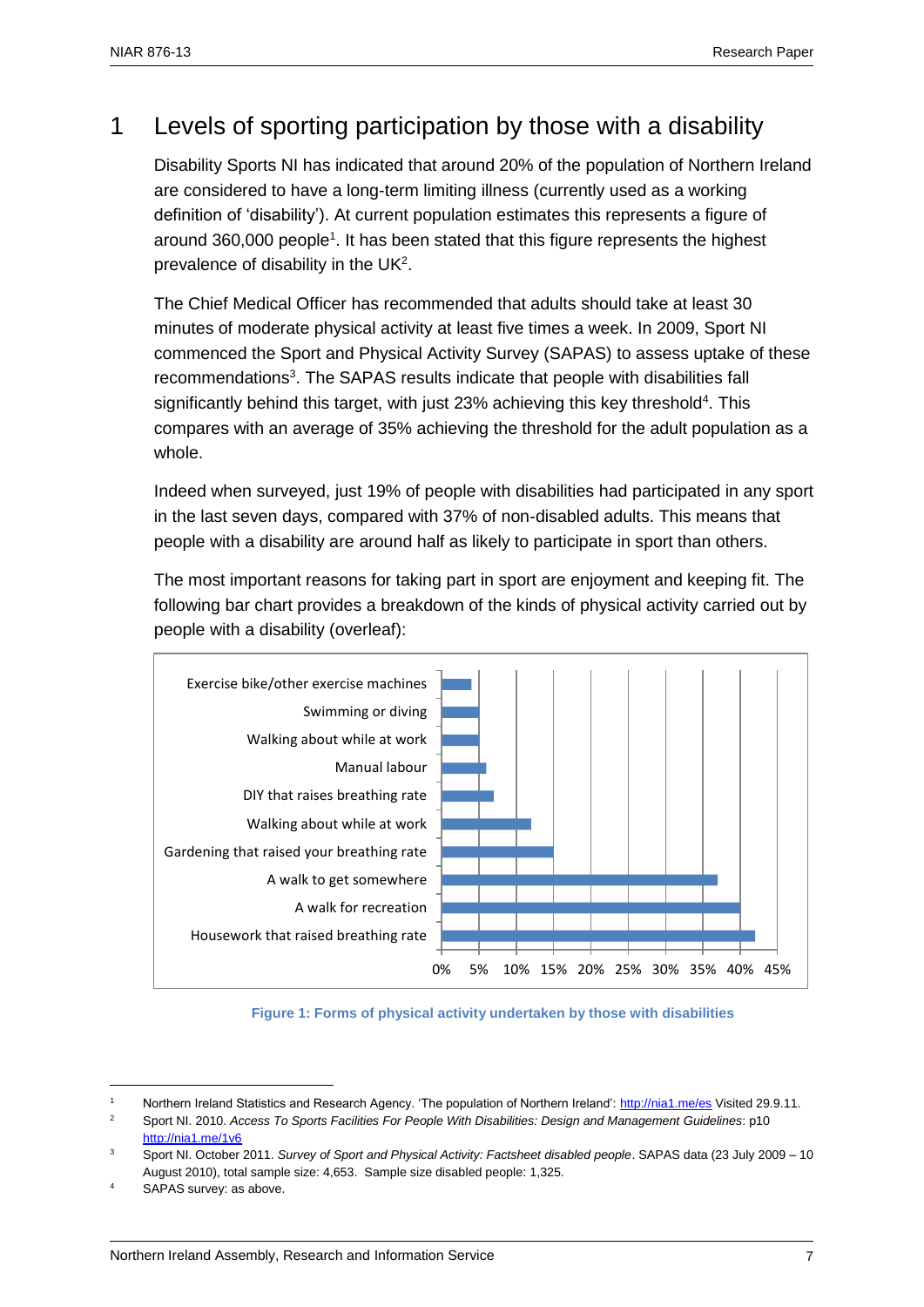As can be seen from this, the degree of sport undertaken is low, with walking at 5%, swimming at 5%, and using exercise machines 4%.

Sport participation peaks in middle age groups (30-49 years: 37%; compared with 16- 29 years: 33%; and 50+ years: 11%). In line with the overall population, participation is significantly greater among those in higher socio-economic groups, among those who work and with people who have a university degree.

The difference between men and women with a disability is only minor. The main barriers to participation are injury or illness (60%), followed by 'being too old' (20%). Club membership and participation in competitions are significantly lower than average, with 13% of those with disabilities being members of a club which offers opportunities to participate in any sport or physical activities, and just 12% having participated in an organised sporting competition in the last 12 months. Overall, 53% are satisfied with sport provision in their local area, while 24% are dissatisfied.

## <span id="page-9-1"></span><span id="page-9-0"></span>2 Current policies and strategies

#### **2.1 Sport Matters strategy**

The Department of Culture, Arts and Leisure (DCAL) and Sport NI published a Northern Ireland Strategy for Sport and Physical Activity, *Sport Matters<sup>5</sup>* , which contains a specific target for raising levels of sports participation among those with disabilities:

*PA10. By 2019 to deliver at least a 6 percentage points increase in participation rates in sport and physical recreation among people with a disability (from a 2011 baseline).*

The strategy also provides a number of 'key steps for success', among which is stated the importance of providing 'opportunities for under-represented groups and specifically women/girls, people with a disability and older people', and of broadening the 'talent pool through affirmative action for under-represented groups and specifically women/girls and people with a disability'.

#### <span id="page-9-2"></span>**2.2 CAL Committee inquiry into sport and physical activity**

The previous CAL Committee conducted an inquiry into sport and physical activity in 2010, and made two recommendations specific to people with disabilities $6$ :

<sup>5</sup> DCAL & Sport NI. 2009. *Sport Matters: The Northern Ireland strategy for sport and physical recreation 2009–2019*: <http://nia1.me/eq>

<sup>&</sup>lt;sup>6</sup> Committee for Culture, Arts and Leisure. 2010. Report on the Committee's Inquiry into Participation in Sport and Physical Participation in Northern Ireland: NIA 73/09/10R[: http://nia1.me/er](http://nia1.me/er)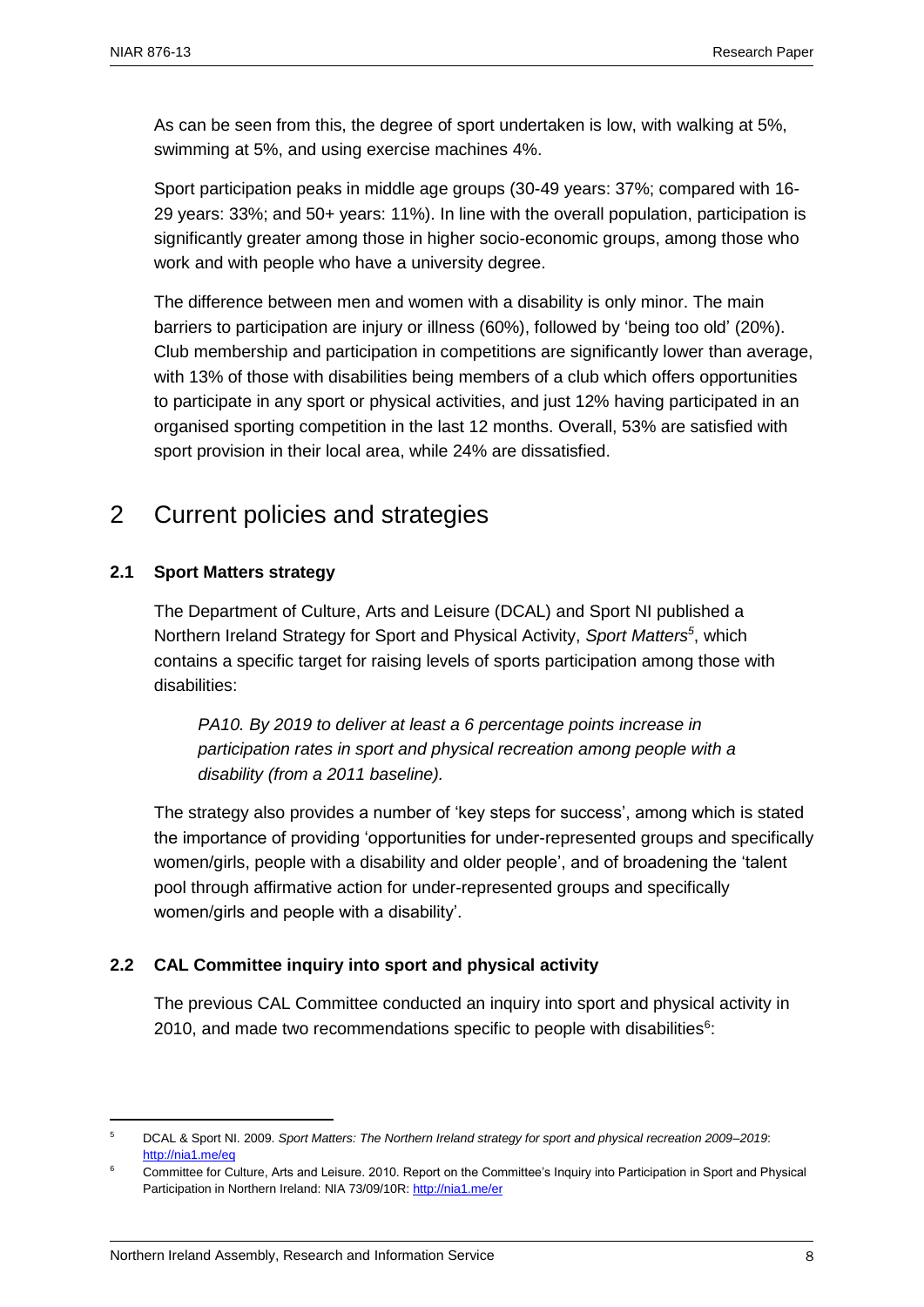*21. We recommend the expansion of specific programmes aimed at increasing participation among women, people with disabilities, older people, people from low income groups, and people from ethnic minorities.*

*24. We recommend that local authorities enhance training for staff at leisure centres on how to best provide services for women, people with disabilities, older people, people from low income groups, and people from ethnic minorities.*

#### <span id="page-10-0"></span>**2.3 Sport NI Disability Action Plan**

The Sport NI *Disability Action Plan 2012–2015<sup>7</sup>* states Sport NI's commitment to, and proposals for, fulfilling the statutory obligations in compliance with Section 49A of the Disability Discrimination Act (DDA) 1995 (as amended by the Disability Discrimination (NI) Order 2006). This Act places duties on public authorities, when carrying out their functions, to have regard to the need,

- (a) to promote positive attitudes towards people with disabilities; and
- (b) to encourage participation by people with disabilities in public life.

The plan describes a wide range of measures designed to fulfil Sport NI's statutory commitments, including the development of a *Disability Mainstreaming Policy<sup>8</sup>* , and contracting the services of Disability Sports Northern Ireland for the delivery of various aspects of the plan.

#### <span id="page-10-1"></span>**2.4 Design and management guidelines**

Sport Northern Ireland in conjunction with DSNI have developed sports facility access guidelines, *Access To Sports Facilities For People With Disabilities: Design and Management Guidelines<sup>9</sup>* .

The guidelines provide detailed guidance and advice on four key areas of facility design and management:

- (a) Design and technical issues, including standards for car parking, signage and changing areas;
- (b) Sports specific technical guidelines for 14 Paralympic sports;
- (c) Guidance on putting in place relevant policies and procedures; and
- (d) Guidance on developing inclusive sports development plans.

 $\overline{a}$ <sup>7</sup> Sport NI. 2013. *Disability Action Plan 2012–2015*. Belfast:

<sup>8</sup> See Sport NI. 2011. *An Impact Review of Sport Northern Ireland's Disability Mainstreaming Policy*: <http://www.sportni.net/NR/rdonlyres/0EFF464A-0F12-4938-B4F6-8191359DE932/0/DMP.pdf>

<sup>9</sup> Sport NI. 2010. *Access To Sports Facilities For People With Disabilities: Design and Management Guidelines*: <http://nia1.me/1v6>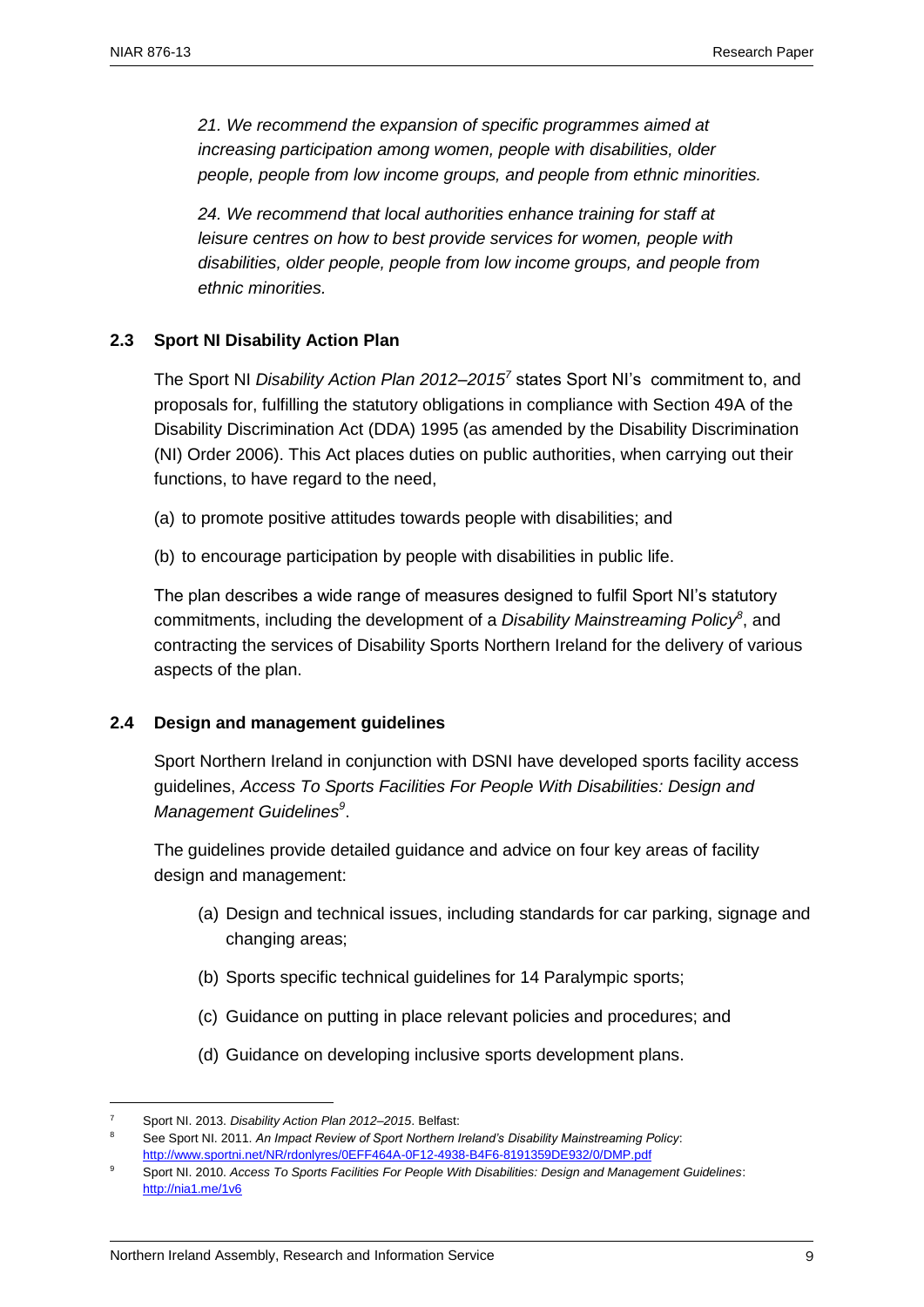## <span id="page-11-0"></span>3 Facilities for disability sport

Disability Sports NI (DSNI) has previously stated that there are around 20 dedicated disability sports clubs in Northern Ireland, and that there are a further 100 clubs or institutions with specialist facilities. A list of these facilities is provided by Disability Sports NI in the 'sports opportunities' section of their website<sup>10</sup>.

However, the organisation also states that, to date, there has not been any comprehensive research carried out to evaluate the suitability of facilities for disability sports in Northern Ireland<sup>11</sup>.

While DSNI states that, in broad terms, basic physical access to sports facilities in Northern Ireland has improved significantly in recent years as a direct response to the introduction of the Disability Discrimination Act (DDA) 1995, where improvements have been made these tend to meet the minimum requirements of the DDA and Building Regulations, rather than meeting the actual sporting requirements of people with disabilities<sup>12</sup>. This is particularly the case in relation to the requirements of team sports, wheelchair sports and access to fitness equipment.

DSNI currently runs an Inclusive Sports Facility (ISF) Accreditation Scheme to encourage good practice<sup>13</sup>. The ISF scheme is viewed by DSNI as a mechanism for the organisation to validate and recognise the achievement of sport and leisure facilities which are fully inclusive of people with disabilities participating in sport<sup>14</sup>. The following is a list of the councils which have signed up for the ISF scheme to date<sup>15</sup>.

#### **Accredited**

o Fermanagh District Council – Lakeland Forum ISF (accredited 3.3.11)

#### **Under assessment**

- o North Down Borough Council Bangor Aurora Aquatic and Leisure Complex
- o Belfast City Council Dunville Park Pavilion
- o Omagh District Council Omagh Leisure Centre
- o Newry and Mourne District Council Newry Leisure Centre
- o Magherafelt District Council Greenvale Leisure Centre
- o Derry City Council North West Regional Sports Centre

<sup>15</sup> As of 27.1.14.

<sup>&</sup>lt;sup>10</sup> Sport Northern Ireland. 'Sports opportunities':<http://nia1.me/ep> Visited 20.9.11.

<sup>11</sup> Correspondence from Disability Sports NI, following an information request from NI Assembly Research and Information Service: 27.1.14

<sup>12</sup> Correspondence with DSNI, as above.

<sup>13</sup> Sport NI. 'Inclusive Sports Facility (ISF) Accreditation Scheme'[: http://www.sportni.net/Facilities/Quality+Schemes](http://www.sportni.net/Facilities/Quality+Schemes) Page accessed 28.1.14.

<sup>14</sup> Correspondence from Disability Sports NI, following an information request from NI Assembly Research and Information Service: 27.1.14.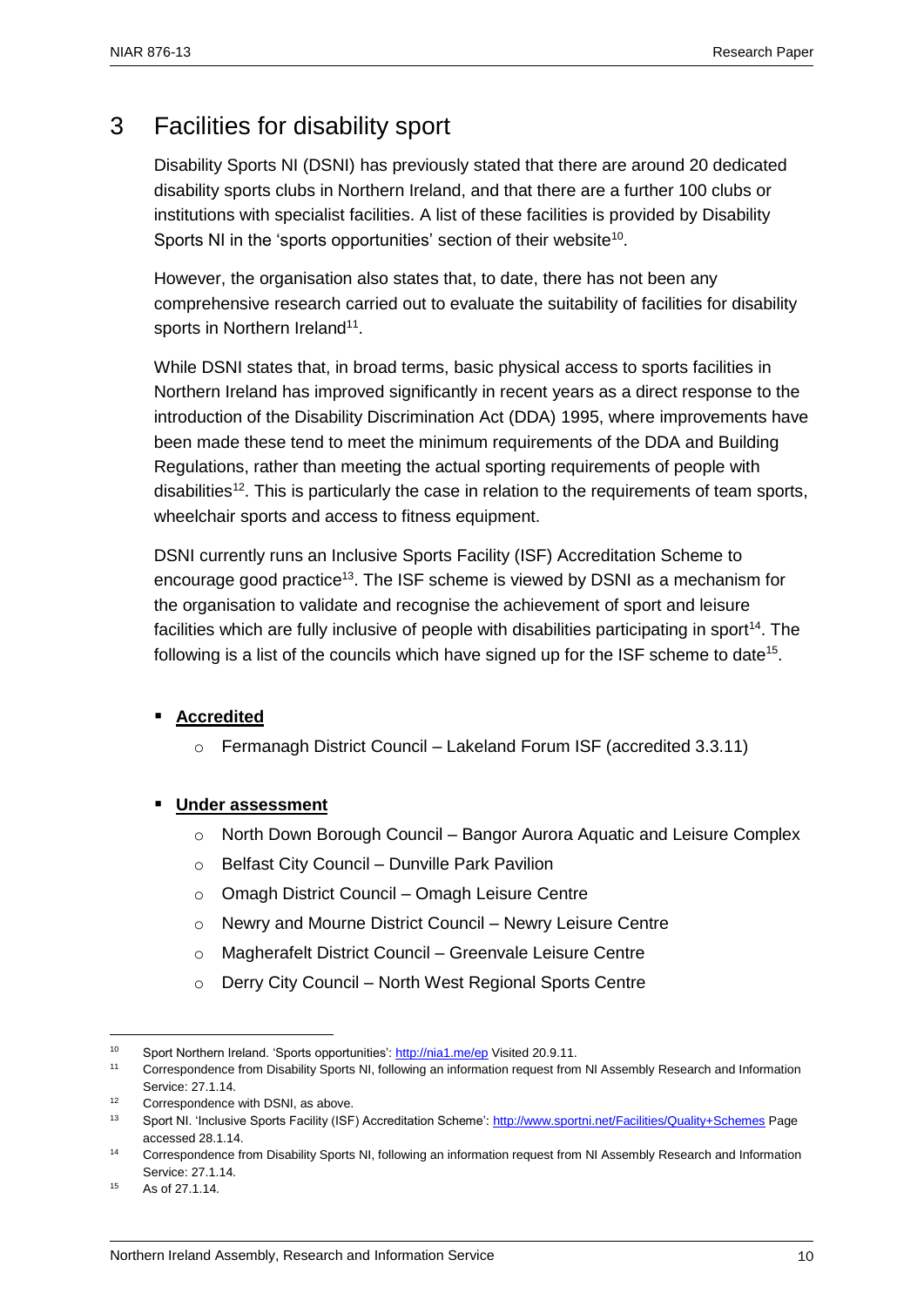The following council areas have not yet signed up to the Inclusive Sports Facility Accreditation Scheme:

- Antrim Borough Council
- Ards Borough Council
- Armagh City and District Council
- Ballymena Borough Council
- Ballymoney Borough Council
- Banbridge District Council
- Carrickfergus Borough Council
- Castlereagh Borough Council
- Coleraine Borough Council
- Cookstown District Council
- Craigavon Borough Council
- **Down District Council**
- **Dungannon and South Tyrone Borough Council**
- **Larne Borough Council**
- **E** Limavady Borough Council
- **Lisburn City Council**
- **Moyle District Council**
- Newtownabbey Borough Council
- **Strabane District Council**

DSNI is supporting 11 Sport NI community funded facilities to achieve the ISF mark. In addition, the organisation has identified in the latest draft of its strategic plan 'a need to develop an inclusive disability sports training and resource centre which will act as a 'hub' for the development of sport for people with disabilities in Northern Ireland' 16 .

<sup>16</sup> Correspondence from Disability Sports NI, following an information request from NI Assembly Research and Information Service: 27.1.14.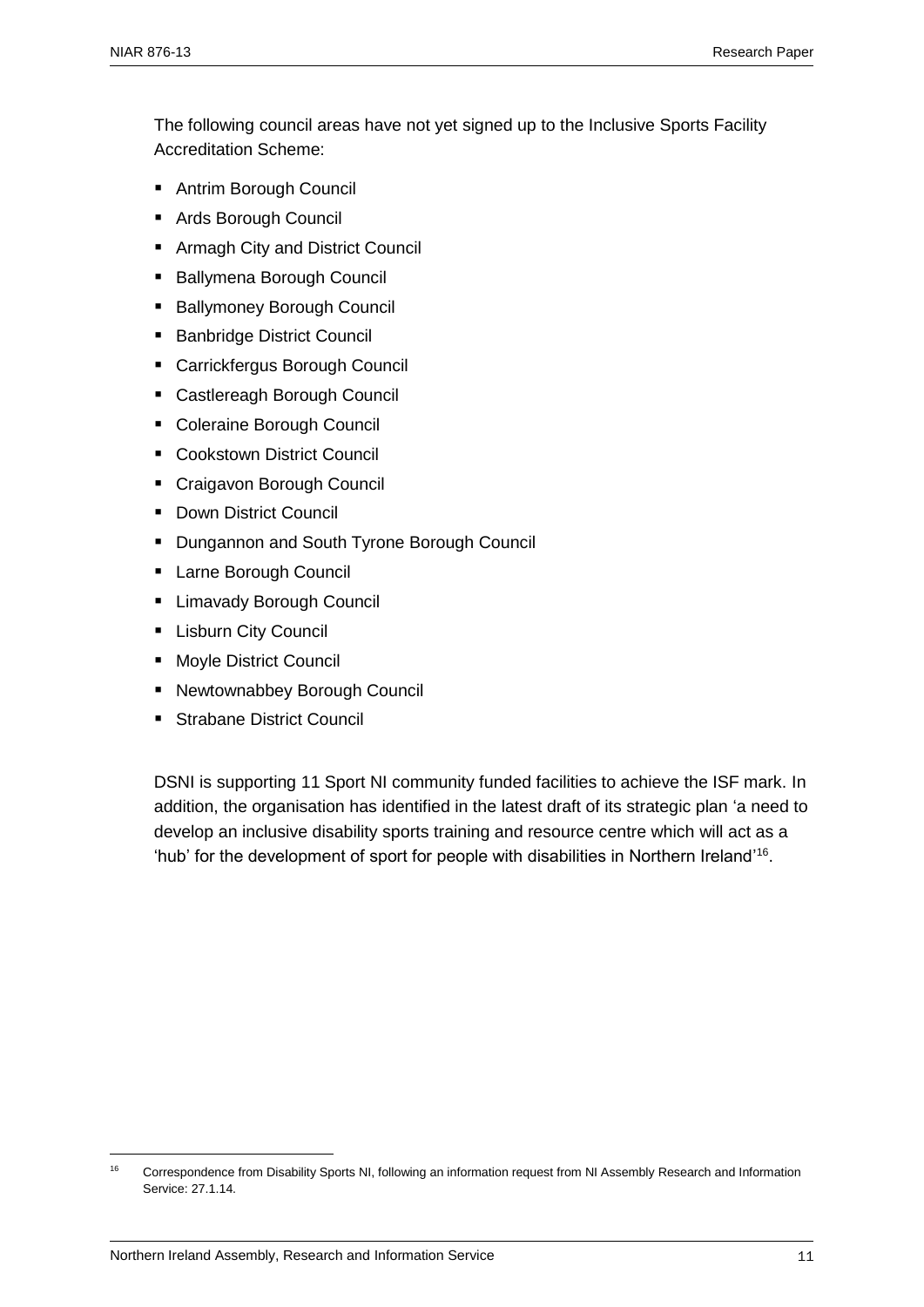## <span id="page-13-1"></span><span id="page-13-0"></span>4 Potential issues

#### **4.1 Barriers to participation**

A recent academic study in the journal *Sport Management Review* has concluded that,

*In a sporting context, people with a disability often face a multitude of barriers to participation in sport and achievement in sport. While other marginalised populations have received attention in the field of sport management, disability has received very little…<sup>17</sup>*

The authors conclude that there are five common barriers experienced by people with a disability to accessing sport, including:

- lack of understanding and awareness of how to include people with a disability in sport;
- **Imited opportunities and programmes for participation, training and competition;**
- lack of accessible facilities:
- limited accessible transportation; and
- limited access to information and resources.

An independent review of Sport NI's *Disability Mainstreaming Policy* in 2011 found that investment by Sport NI in disability sport had increased by 45% between 2006 and 2012<sup>18</sup>. Increases in funding provided by Sport NI to Disability Sports NI are as follows:

| Year         | £       |
|--------------|---------|
| 2009/10      | 159,800 |
| 2010/11      | 169,920 |
| 2011/12      | 179,740 |
| <b>TOTAL</b> | 509,640 |

 **Table 1: Funding provided by Sport NI to Disability Sports NI**

However, funding and provision would appear still to have some way to go in achieving equitable provision for those with and without a disability. The participation figures above suggest that only around half as many people with a disability participate in regular exercise compared with those without.

Sport NI published a *Coaching Workforce Survey* in 2010 which found that 65% of all coaches stated that they do not currently work with participants who are disabled<sup>19</sup>.

<sup>17</sup> Misener, L & Darcyl, S. 2014. 'Managing disability sport: From athletes with disabilities to inclusive organisational perspectives', *Sport Management Review*,

<sup>18</sup> Sport. 2011. *An Impact Review of Sport NI's Disability Mainstreaming Policy*. Belfast: <http://www.sportni.net/NR/rdonlyres/0EFF464A-0F12-4938-B4F6-8191359DE932/0/DMP.pdf>

<sup>19</sup> Sport NI. 2010. *Coaching Workforce Survey*. Belfast[: http://nia1.me/1va](http://nia1.me/1va)